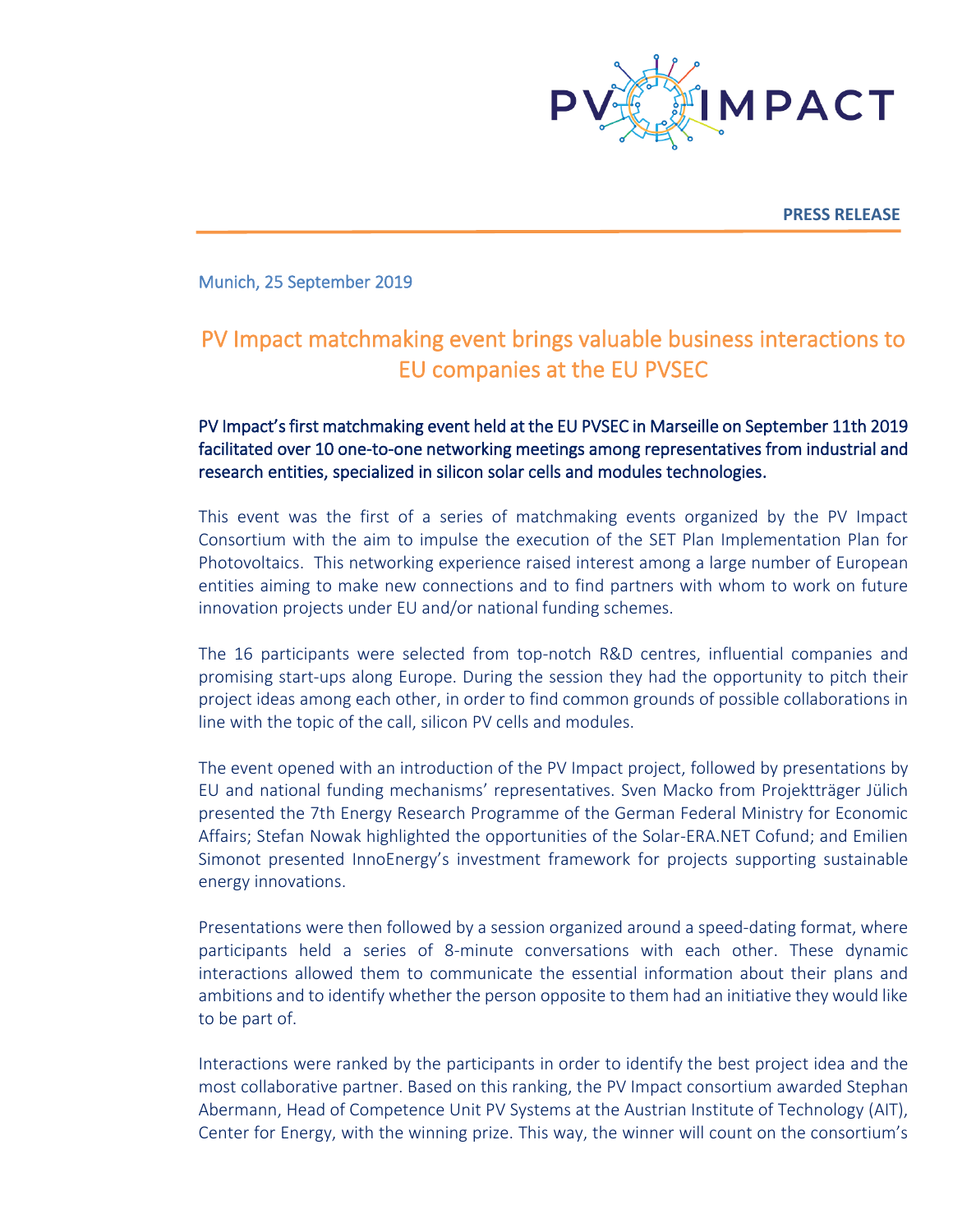

## **PRESS RELEASE**

support and mentoring to look for the necessary resources and funding mechanisms to develop the project proposal.

Emiliano Corà, Coordinator of the PV Impact project stated: 'interactions were very enriching, and we expect to obtain very positive results from the evolution of the proposals and the collaborations among participants. We have no doubt that PV Impact will bring great value to the European PV industry.'

The next PV Impact matchmaking event will take place in December during the O&M and Asset Management 2019 Conference in London, where the topic of the session will be focused on the Operation & Diagnosis of PV plants. The exact date and location of the event will be confirmed soon at www.pvimpact.eu.





*This project has received funding from the European Union's Horizon 2020 research and innovation programme under grant agreement N<sup>o</sup> 842547. The sole responsibility for the content of this publication lies with the authors. It does not necessarily reflect the opinion of the European Commission. The European Commission is not responsible for any use that may be made of the information contained therein.*